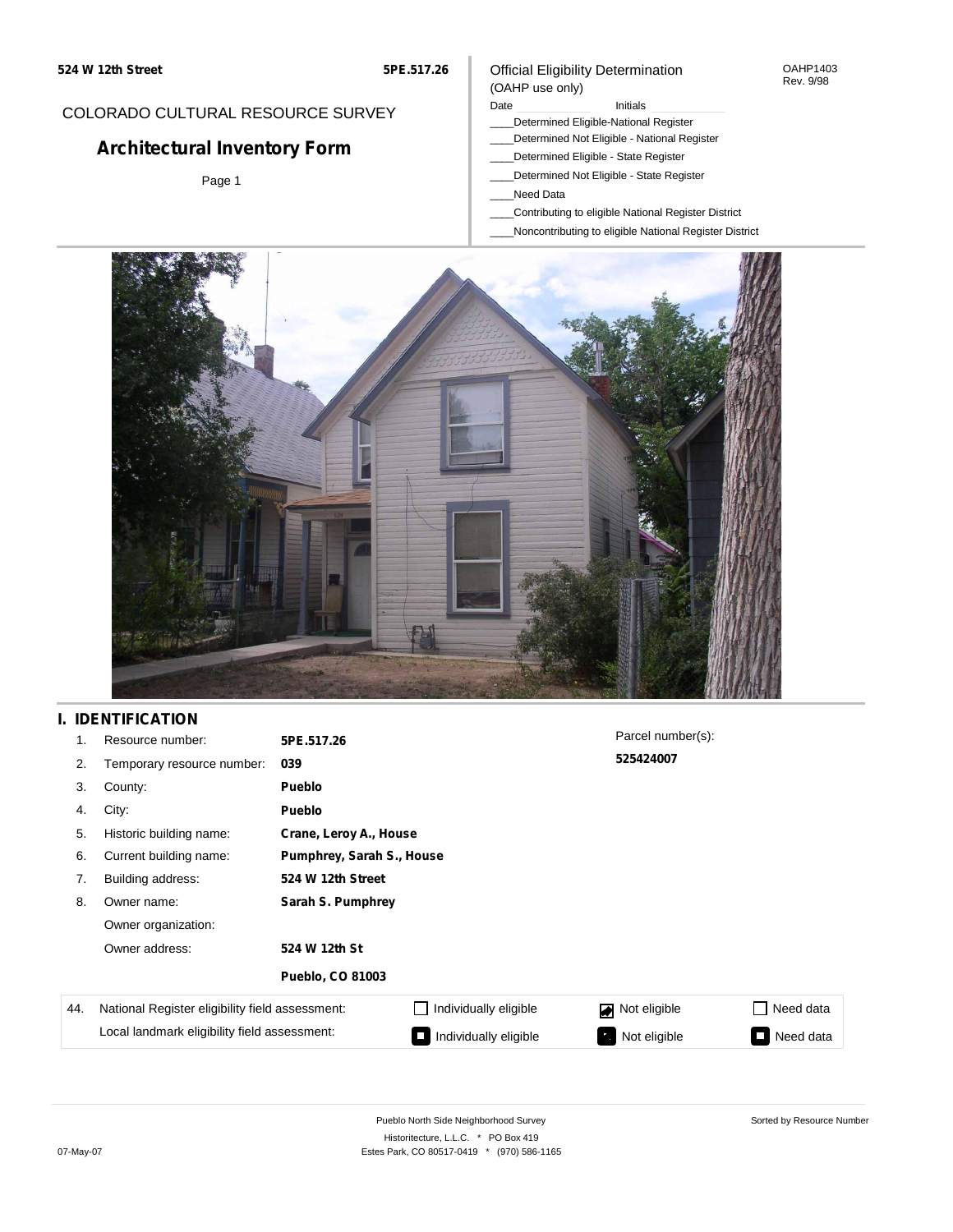Sorted by Resource Number

### **Architectural Inventory Form**

Page 2

### **II. GEOGRAPHIC INFORMATION**

| 9.  | P.M.<br>6th         | Township:<br><b>20S</b>                                | 65W<br>Range:             |
|-----|---------------------|--------------------------------------------------------|---------------------------|
|     | 1/4<br><b>NW</b>    | of NW<br>of <b>SE</b><br>1/4<br>1/4<br>of<br><b>SE</b> | of Section<br>1/4<br>25   |
| 10. | UTM reference zone: | 13                                                     |                           |
|     | Easting:            | 533789                                                 | Northing:<br>4236510      |
| 11. | USGS quad name:     | Northeast Pueblo                                       | Scale:<br>7.5             |
|     | Year:               | 1961 (Photorevised 1970 and<br>1974)                   |                           |
| 12. | $Lot(s)$ :          | west 27.19 feet of Lot 6; Block 36                     |                           |
|     | Addition:           | <b>County Addition</b>                                 | Year of addition:<br>1869 |

13. Boundary description and justification:

The boundary, as described above, contains but does not exceed the land historically associated with this property.

Metes and bounds exist:

П

### **III. ARCHITECTURAL DESCRIPTION**

| 14. | Building plan (footprint, shape):    | L-Shaped Plan                            |                       |
|-----|--------------------------------------|------------------------------------------|-----------------------|
|     | Other building plan descriptions:    |                                          |                       |
| 15. | Dimensions in feet (length x width): | 697 square feet                          |                       |
| 16. | Number of stories:                   | 11/2                                     |                       |
| 17. | Primary external wall material(s):   | Wood/Weatherboard                        | Other wall materials: |
|     |                                      |                                          |                       |
| 18. | Roof configuration:                  | <b>Gabled Roof/Front Gabled Roof</b>     |                       |
|     | Other roof configurations:           |                                          |                       |
| 19. | Primary external roof material:      | <b>Asphalt Roof/Composition Roof</b>     |                       |
|     | Other roof materials:                |                                          |                       |
| 20. | Special features:                    | Fence                                    |                       |
|     |                                      | Chimney                                  |                       |
|     |                                      | Porch                                    |                       |
|     |                                      | <b>Ornamentation/Decorative Shingles</b> |                       |

21. General architectural description:

Oriented to the north, this house rests on a combination of sandstone and concrete foundations, now largely obscured beneath **siding. White-painted, horizontal wood weatherboard, with 1-by-4-inch cornerboards, clads the exterior walls. Variegated wood** shingles, painted white, cover the gables. Windows are 1-over-1-light, double-hung sash, with white vinyl frames and bluepainted wood surrounds. A single-light awning window opens near the center of the (rear) south elevation, and a 1-beside-1light, a sliding-sash window appears in the west end of the same elevation. A small, hipped-roof porch is located within the inside (northeast-facing) corner of the L-shaped building. It has a concrete floor and a single, square, wood support, with chamfered corners. The principal doorway opens beneath this porch. It is a white-painted, 4-panel metal door, with a fan light. Above it is a transom. A six-panel, white-painted metal door opens near the west side of the rear (south) elevation. Brown asphalt shingles cover the front-gabled roof. Boxing the eaves is white-painted wood soffit and blue-painted wood fascia with a projecting cornice. A red-brick chimney protrudes from the roof's west-facing slope, almost centered on the west elevation.

22. Architectural style:

**Late Victorian**

Other architectural styles:

Pueblo North Side Neighborhood Survey Historitecture, L.L.C. \* PO Box 419 07-May-07 **Estes Park, CO 80517-0419** \* (970) 586-1165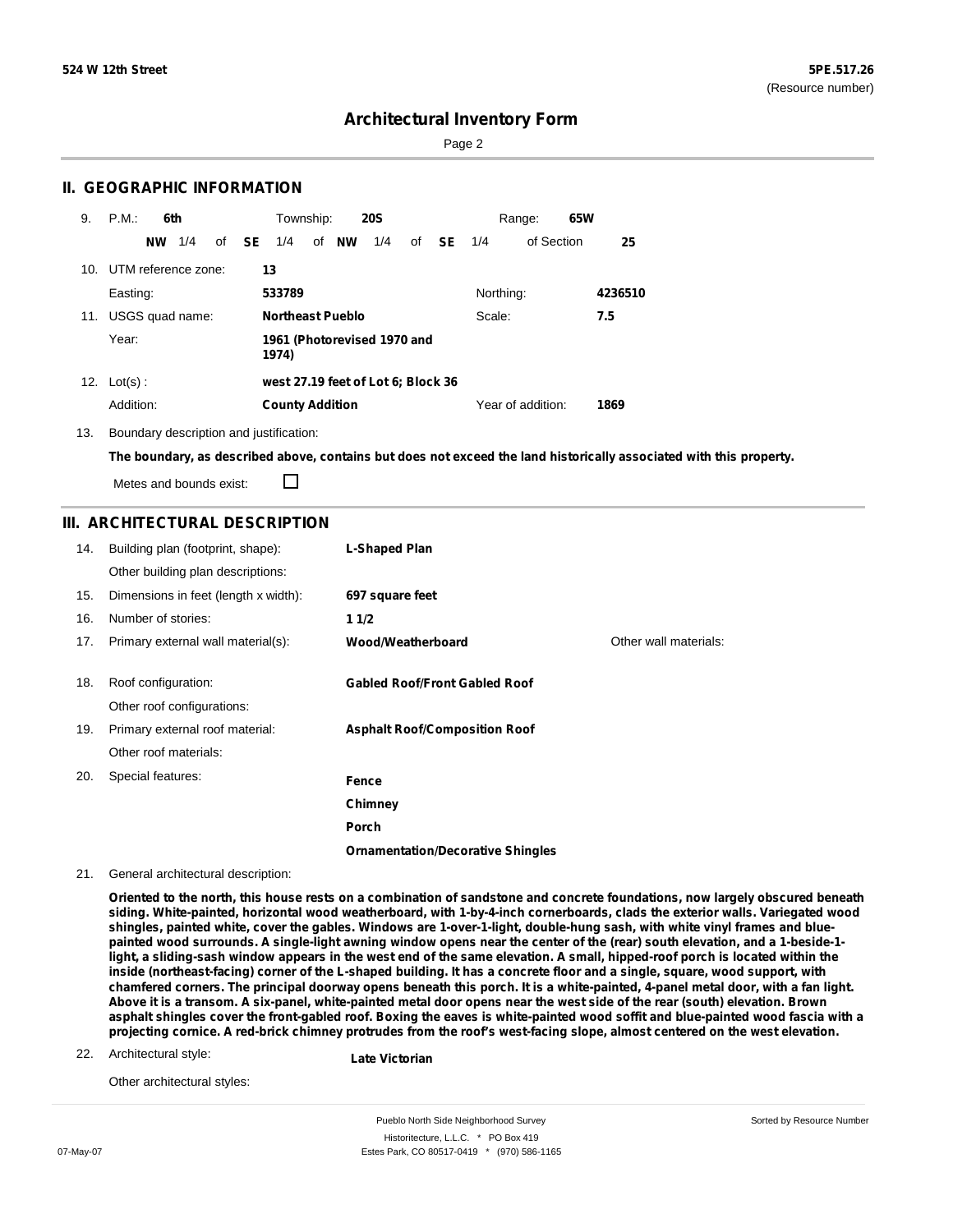Page 3

Building type:

23. Landscape or special setting features:

This property is located on terrain sloping downward from north to south, with an elevation of around 4,700 feet above mean sea level. The neighborhood features modest, one- and two-story houses. This property is located on the south side of West 12th Street, an east-west-oriented thoroughfare. It is situated between 522 West 12th Street, to the east, and 526 West 12th Street, to the west. A gravel-covered strip separates the sidewalk from the street. A packed-earth yard, with some mature shrubs bushes, and trees, surrounds the house. Dividing the back yard in half east-west is a wood picket fence. A wood privacy **fence delimits the east edge of the property while and chain-link fence runs along the west edge.**

24. Associated buildings, features or objects: **No associated buildings identified.**

#### **IV. ARCHITECTURAL HISTORY**

| 25. | Date of Construction:  | Estimate:                                                                                                                                               | 1900 | Actual:                                                                                     |
|-----|------------------------|---------------------------------------------------------------------------------------------------------------------------------------------------------|------|---------------------------------------------------------------------------------------------|
|     | Source of Information: | Sanborn Fire Insurance Maps (for Pueblo, Colorado). New York: Sanborn Map and<br>Publishing Co., 1883, 1886, 1889, 1893, 1904-05, 1904-51, and 1904-52. |      |                                                                                             |
| 26. | Architect:             | unknown                                                                                                                                                 |      |                                                                                             |
|     | Source of information: |                                                                                                                                                         |      |                                                                                             |
| 27. | Builder:               | unknown                                                                                                                                                 |      |                                                                                             |
|     | Source of information: |                                                                                                                                                         |      |                                                                                             |
| 28. | Original Owner:        | Leroy A. Crane                                                                                                                                          |      |                                                                                             |
|     | Source of information: |                                                                                                                                                         |      | U.S. Census of 1900. Ward 1, Pueblo, Pueblo County, Colorado. Series T623, roll 128, p. 20. |

29. Construction history:

City directories and Sanborn insurance maps suggest that this building was constructed around 1900. An analysis of the form, style, and materials corroborates this date. It was one of three buildings in a row constructed at the same time and, apparently, by the same builder. (The other houses are 520 and 522 West Twelfth Street (5PE.5610 and 5PE.517.25)). The front-gable wing extending from the rear (south) elevation appears to be original, but the shed-roofed structure in the inside (southwest-facing) corner was constructed after 1955. Photographs taken during a 1981 survey reveal that the façade of this building has not been **altered since that time.**

30. Location: **original** Date of move(s):

#### **V. HISTORICAL ASSOCIATIONS**

| 31. Original use(s):     | <b>Single Dwelling</b> |
|--------------------------|------------------------|
| 32. Intermediate use(s): | <b>Single Dwelling</b> |
| 33. Current use(s):      | <b>Single Dwelling</b> |
| 34. Site type(s):        | <b>Residence</b>       |

35. Historical background:

This house was completed around 1900, and its first resident was attorney Leroy A. Crane. He was born in Michigan in March 1840. His wife, Carrie W. Crane, was also born in Michigan, in December 1844. They resided at this address with at least two sons, Daniel A. Crane and Roy M. Crane, and a boarder, Nancy B. Cuthbertson, a teacher at the nearby Centennial School. The **Crane lived here through 1940.**

Around 1914 through 1920, the owner was Charles Franklin Heaslet, a carpenter. He had come to Pueblo in 1911. With his wife, Aldah Heaslet, Charles had a daughter, Mrs. Clark Hodges. The family later moved to 902 West 16th Street. Charles died in **September 1957.**

By 1925, the resident was T.J. Stevens, followed by William Holmgren in 1930. Joseph Perkins resided here around 1935. By 1940, James V. Gilman was the owner and resident. Louie W. Singletary owned the house in 1945, residing here with his wife, Carrie Singletary. They had three children: John W. Singletary, June L. Braudis, and T. Dwight Singletary. The family resided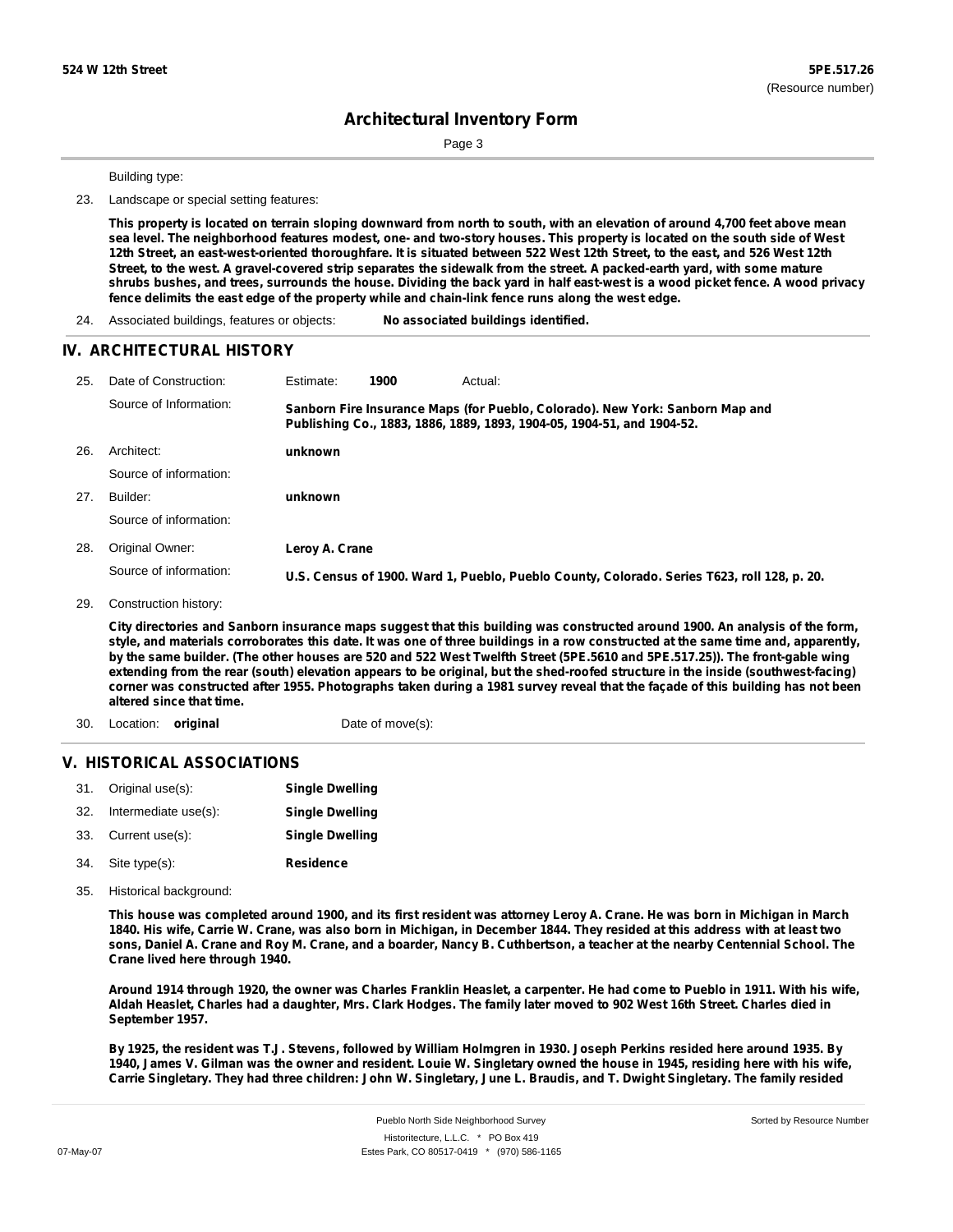Page 4

**here only briefly, moving prior to 1950. Louis Singletary died on March 13, 1992.**

Through the 1950s, the owner and resident was Erma G. Ellis. She was born in Victor, Colorado, and worked for Casteel Cleaners in that town. She came to Pueblo in 1942 and was an employee of the dietary department of the Colorado State Hospital, retiring in 1962. By the late 1950s, she resided at 313 Brentwood. Erma Ellis died on October 14, 1964.

Purchasing the house from Ellis was Isaac B. Holman. He resided here only a few years, perhaps even months, before his death on September 2, 1960. Antoinette and Nicholas Casias purchased the property in 1979, selling it in 1985 to John A. and Rebecca R. Pacheco. John Pacheco sold the house and lot nine years later to Bruce Ruthrauff. Sarah S. Pumphrey, the current owner, **acquired the property from a bank in 1999. She operates it as a rental unit.**

36. Sources of information:

**Pueblo County Office of Tax Assessor. Property information card [internet].**

**Pueblo City Directory. Pueblo, Co.; Salt Lake City; Kansas City, Mo.; and others: R.L. Polk & Co, consulted 1886 through 2003.**

**U.S. Census of 1900. Ward 1, Pueblo, Pueblo County, Colorado. Series T623, roll 128, p. 20.**

**"Ellis (Erma G.)" [obituary]. Pueblo Chieftain, 15 October 1964, p. 6B.**

**"Holman (Isaac B.)" [obituary]. Pueblo Chieftain, 4 September 1960, p. 7A.**

**"Louie W. Singletary" [obituary]. Pueblo Chieftain, 16 March 1992, p. 6A.**

**"Heaslet (Charles Franklin)" [obituary]. Pueblo Chieftain, 10 September 1957, p. 6.**

**Munch, J. Colorado Cultural Resource Survey, Architectural/Historical Component Form (no. 618), August 1981.**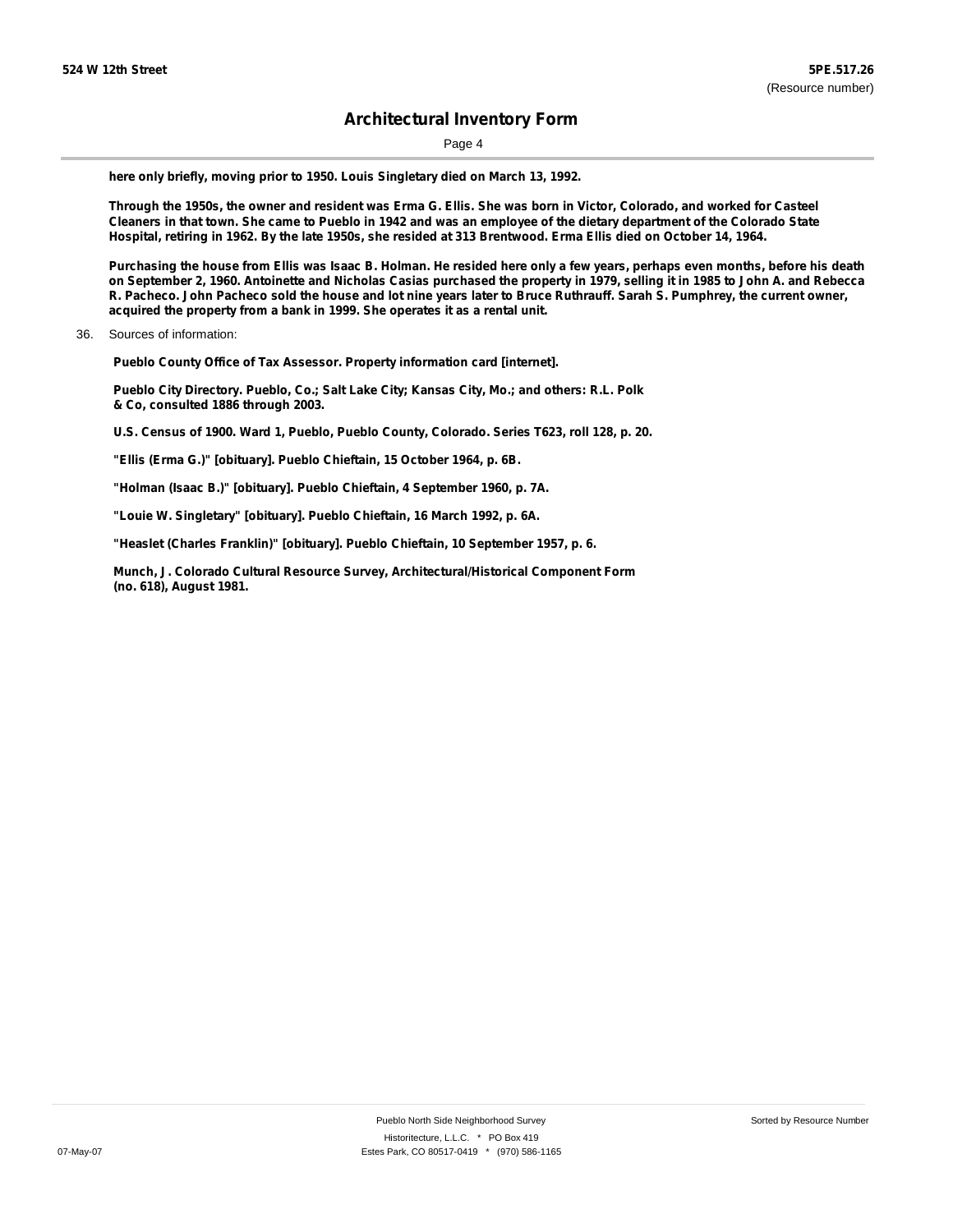Sorted by Resource Number

# **Architectural Inventory Form**

Page 5

|     | <b>VI. SIGNIFICANCE</b>                                                                                                                                                                                                                                                               |  |  |  |  |  |
|-----|---------------------------------------------------------------------------------------------------------------------------------------------------------------------------------------------------------------------------------------------------------------------------------------|--|--|--|--|--|
| 37. | Local landmark designation:<br>Yes $\Box$<br>No.                                                                                                                                                                                                                                      |  |  |  |  |  |
|     | Designation authority:                                                                                                                                                                                                                                                                |  |  |  |  |  |
|     | Date of designation:                                                                                                                                                                                                                                                                  |  |  |  |  |  |
| 38. | Applicable National Register criteria:                                                                                                                                                                                                                                                |  |  |  |  |  |
|     | A. Associated with events that have made a significant contribution to the broad pattern of our history.                                                                                                                                                                              |  |  |  |  |  |
|     | B. Associated with the lives of persons significant in our past.                                                                                                                                                                                                                      |  |  |  |  |  |
|     | C. Embodies the distinctive characteristics of a type, period, or method of construction, or represents the work<br>◙<br>of a master, or that possess high artistic values, or represents a significant and distinguished entity whose<br>components may lack individual distinction. |  |  |  |  |  |
|     | D. Has yielded, or may be likely to yield, information important in history or prehistory.                                                                                                                                                                                            |  |  |  |  |  |
|     | Qualifies under Criteria Considerations A through G (see manual).                                                                                                                                                                                                                     |  |  |  |  |  |
|     | Does not meet any of the above National Register criteria.                                                                                                                                                                                                                            |  |  |  |  |  |
|     | <b>Pueblo Standards for Designation:</b>                                                                                                                                                                                                                                              |  |  |  |  |  |
|     | <u>1a. History</u>                                                                                                                                                                                                                                                                    |  |  |  |  |  |
|     | Have direct association with the historical development of the city, state, or nation; or<br>$\overline{\phantom{a}}$ .                                                                                                                                                               |  |  |  |  |  |
|     | <u>1b. History</u>                                                                                                                                                                                                                                                                    |  |  |  |  |  |
|     | Be the site of a significant historic event; or<br>$\Box$                                                                                                                                                                                                                             |  |  |  |  |  |
|     | 1c. History<br>Have direct and substantial association with a person or group of persons who had influence on society.<br>$\sim$                                                                                                                                                      |  |  |  |  |  |
|     | 2a. Architecture                                                                                                                                                                                                                                                                      |  |  |  |  |  |
|     | Embody distinguishing characteristics of an architectural style or type; or<br>$\overline{\phantom{a}}$                                                                                                                                                                               |  |  |  |  |  |
|     | 2b. Architecture                                                                                                                                                                                                                                                                      |  |  |  |  |  |
|     | Be a significant example of the work of a recognized architect or master builder, or<br>$\overline{\phantom{a}}$                                                                                                                                                                      |  |  |  |  |  |
|     | 2c. Architecture                                                                                                                                                                                                                                                                      |  |  |  |  |  |
|     | Contain elements of architectural design, engineering, materials, craftsmanship, or artistic merit which represent a<br>$\mathcal{L}_{\mathcal{A}}$<br>significant or influential innovation;                                                                                         |  |  |  |  |  |
|     | 2d. Architecture                                                                                                                                                                                                                                                                      |  |  |  |  |  |
|     | Portray the environment of a group of people or physical development of an area of the city in an era of history<br>$\mathcal{L}_{\mathcal{A}}$<br>characterized by a distinctive architectural style.                                                                                |  |  |  |  |  |
|     | 3a. Geography                                                                                                                                                                                                                                                                         |  |  |  |  |  |
|     | Have a prominent location or be an established, familiar, and orienting visual feature of the contemporary city, or<br>П                                                                                                                                                              |  |  |  |  |  |
|     | 3b. Geography                                                                                                                                                                                                                                                                         |  |  |  |  |  |
|     | Promote understanding and appreciation of Pueblo's environment by means of distinctive physical characteristics<br>or rarity; or                                                                                                                                                      |  |  |  |  |  |
|     | 3c. Geography                                                                                                                                                                                                                                                                         |  |  |  |  |  |
|     | Make a special contribution to Pueblo's distinctive character.<br>О                                                                                                                                                                                                                   |  |  |  |  |  |
|     | Not Applicable                                                                                                                                                                                                                                                                        |  |  |  |  |  |
|     | Does not meet any of the above Pueblo landmark criteria.<br>$\overline{\phantom{a}}$                                                                                                                                                                                                  |  |  |  |  |  |
| 39. | Area(s) of Significance:<br><b>Architecture</b>                                                                                                                                                                                                                                       |  |  |  |  |  |
| 40. | Period of Significance:<br>ca. 1900                                                                                                                                                                                                                                                   |  |  |  |  |  |
| 41. | National:<br>Level of significance:<br>State<br>Local<br>$\mathcal{L}_{\mathcal{A}}$                                                                                                                                                                                                  |  |  |  |  |  |

Pueblo North Side Neighborhood Survey Historitecture, L.L.C. \* PO Box 419 07-May-07 Estes Park, CO 80517-0419 \* (970) 586-1165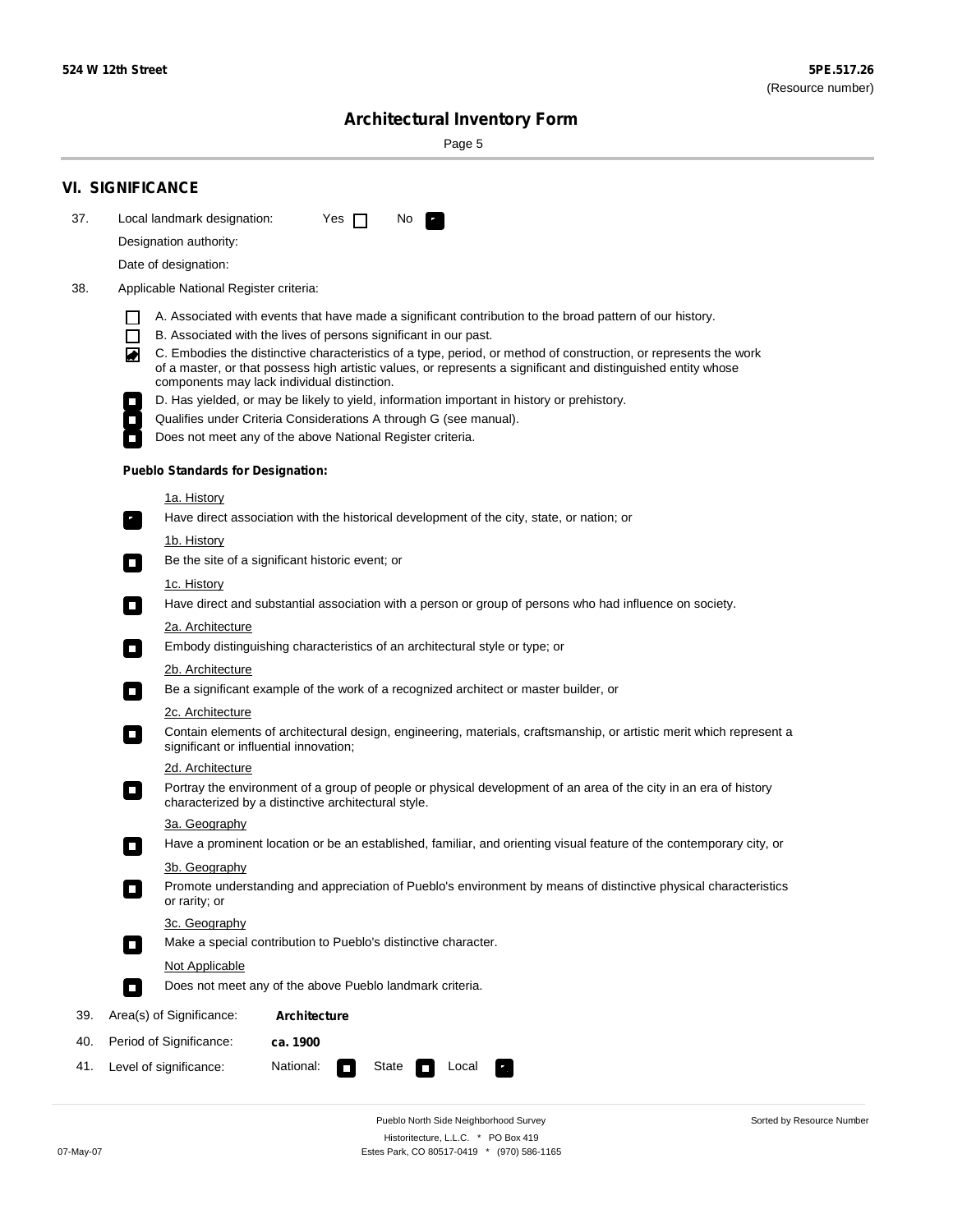Page 6

#### 42. Statement of significance:

This property is historically significant under Pueblo Local Landmark criterion 1A for its association with the development of **Pueblo's North Side Neighborhood, when more architecturally sophisticated buildings like this one joined the smaller,** plainer dwellings originally constructed here. As well, the house is architecturally significant under National Register criterion C (Pueblo Local Landmark criterion 2A) as an intact example of a late Victorian-era style. However, the levels of architectural and historical significance, combined with physical integrity, are not to the extent that this property would qualify for individual listing in the National Register of Historic Places, the Colorado State Register of Historic Properties, or as a City of Pueblo Landmark. Nonetheless, this house is most likely a contributing resource within any potential historic **district.**

43. Assessment of historic physical integrity related to significance:

Constructed around 1900, this building exhibits a moderately high level of physical integrity relative to the seven aspects of integrity as defined by the National Park Service and the Colorado Historical Society: location, setting, design, materials, workmanship, feeling, and association. While the building has had a small addition, it is isolated to the rear elevation. Its **original wall cladding and key character-defining features remain intact.**

#### **VII. NATIONAL REGISTER ELIGIBILITY ASSESSMENT**

National Register eligibility field assessment: 44. Local landmark eligibility field assessment:

**Individually eligible Not eligible Not eligible Need data** 

No<sub>D</sub>

**Individually eligible Not eligible** Not eligible **Need data** 

45. Is there National Register district potential? Yes

**Pueblo's North Side Neighborhood represents the evolution of the city's professional middle and upper classes. Its diversity of architectural styles and forms directly represents the city's changing economic and cultural climates. As well, the neighborhood is distinctive because it appears to have evolved independently of the area's dominant industry, steel manufacturing.** Discuss:

 $\blacksquare$ 

Yes Yes No

 $No$  N/A

 $N/A$   $\Box$ 

If there is National Register district potential, is this building contributing:



### **VIII. RECORDING INFORMATION**

| 47. | Photograph numbers): | <b>CD-ROM Photo Disc: North Side Photos</b><br>File Name(s): 12thstw524                                                       |
|-----|----------------------|-------------------------------------------------------------------------------------------------------------------------------|
|     | Negatives filed at:  | <b>Special Collections</b><br><b>Robert Hoag Rawlings Public Library</b><br>100 East Abriendo Avenue<br>Pueblo, CO 81004-4290 |
| 48. | Report title:        | <b>Pueblo North Side Neighborhood Survey</b>                                                                                  |
| 49. | $Date(s)$ :          | 06/15/2005                                                                                                                    |
| 50. | Recorder(s):         | <b>Adam Thomas</b>                                                                                                            |
| 51. | Organization:        | Historitecture, L.L.C.                                                                                                        |
| 52. | Address:             | <b>PO Box 419</b>                                                                                                             |
|     |                      | Estes Park, CO 80517-0419                                                                                                     |
| 53. | Phone number(s):     | (970) 586-1165                                                                                                                |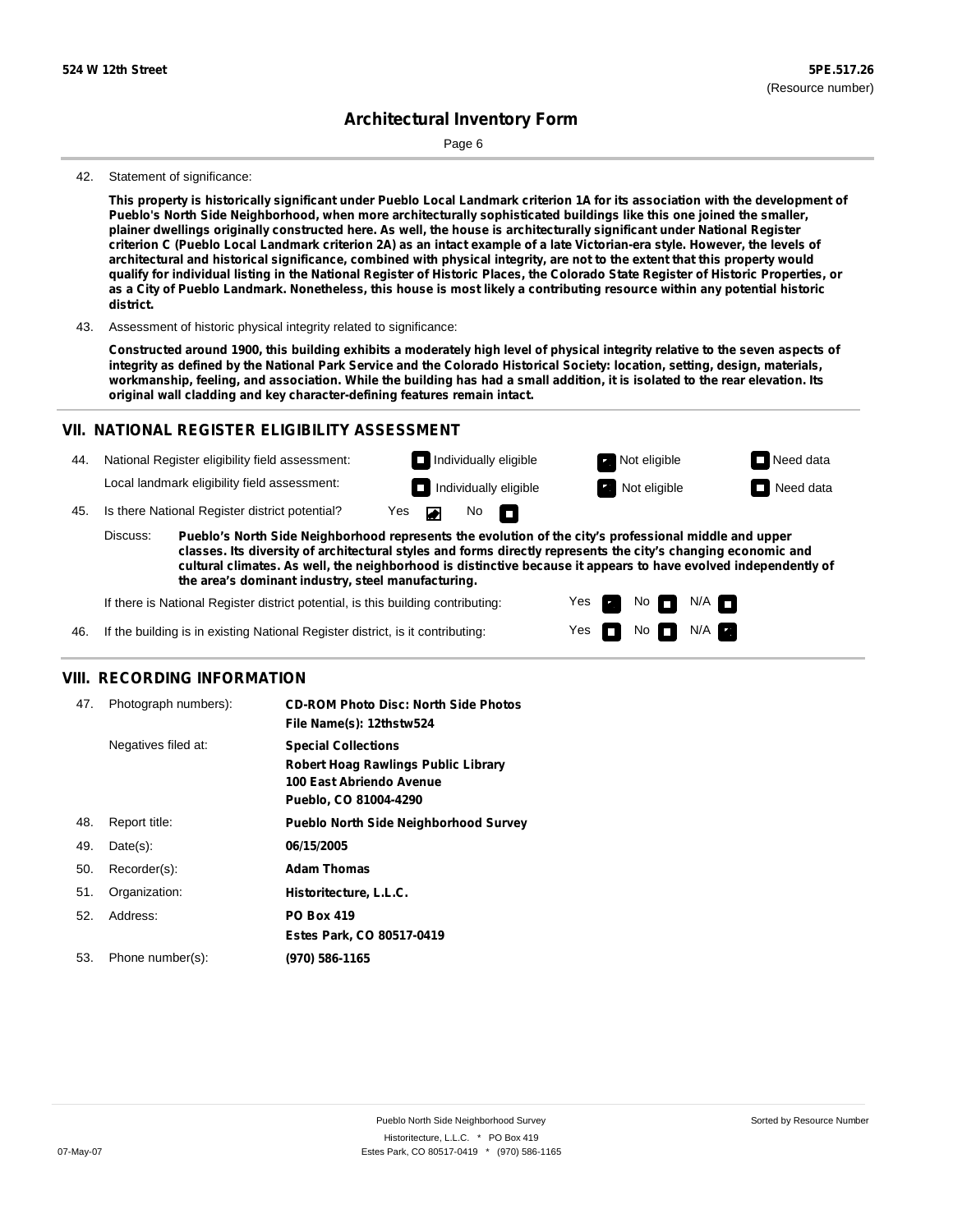Page 7